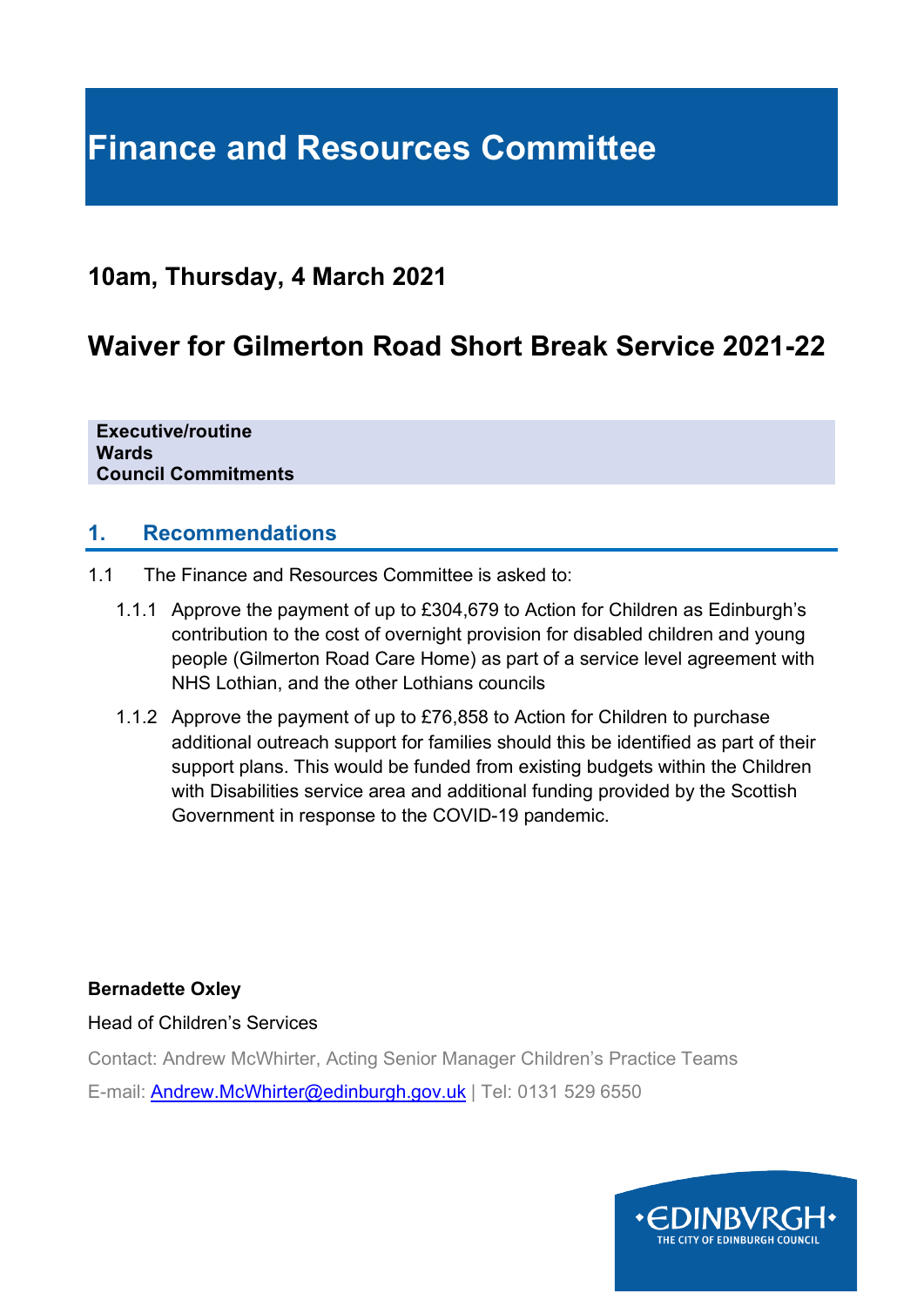**Report**

# **Waiver for Gilmerton Road Short Break service 2021-22**

## **2. Executive Summary**

2.1 This report seeks approval for the waiver of Contract Standing Orders to allow payment to Action for Children as a part of a service level agreement with NHS Lothian, and the other Lothians councils. This service delivered by Action for Children at Gilmerton Road Care Home provides short breaks for a maximum of five children and young people with a learning disability and challenging behaviour up to the age of 19.

#### **3. Background**

- 3.1 The Gilmerton Road Care Home service provides short breaks for a maximum of five children and young people with a learning disability and challenging behaviour up to the age of 19. The service also provides an 'emergency' bed for young people in crisis.
- 3.2 The children and young people have planned breaks of varying lengths and frequency based on their, and their family's needs. Children and families also receive 'Outreach' support between periods of residential respite.
- 3.3 The service is situated in a residential area of south Edinburgh, close to local amenities and public transport links. The accommodation consists of a single storey, six-bedroom building with an enclosed garden/play area. The building is adapted to cater for any young person who uses a wheelchair.
- 3.4 The key aim of the project is to prevent children from having to be accommodated and to provide "a comprehensive and flexible support service for children and their families, as responsive as possible to their needs".

#### **4. Main report**

4.1 There has been a service level agreement in place with Action for Children led by City of Edinburgh Council until 31st March 2019 at which point NHS Lothian as the largest funder took on responsibility to manage and to lead on the future procurement of the service. The three Lothians councils (Midlothian, East Lothian and West Lothian) are also part of this arrangement. Each local authority has an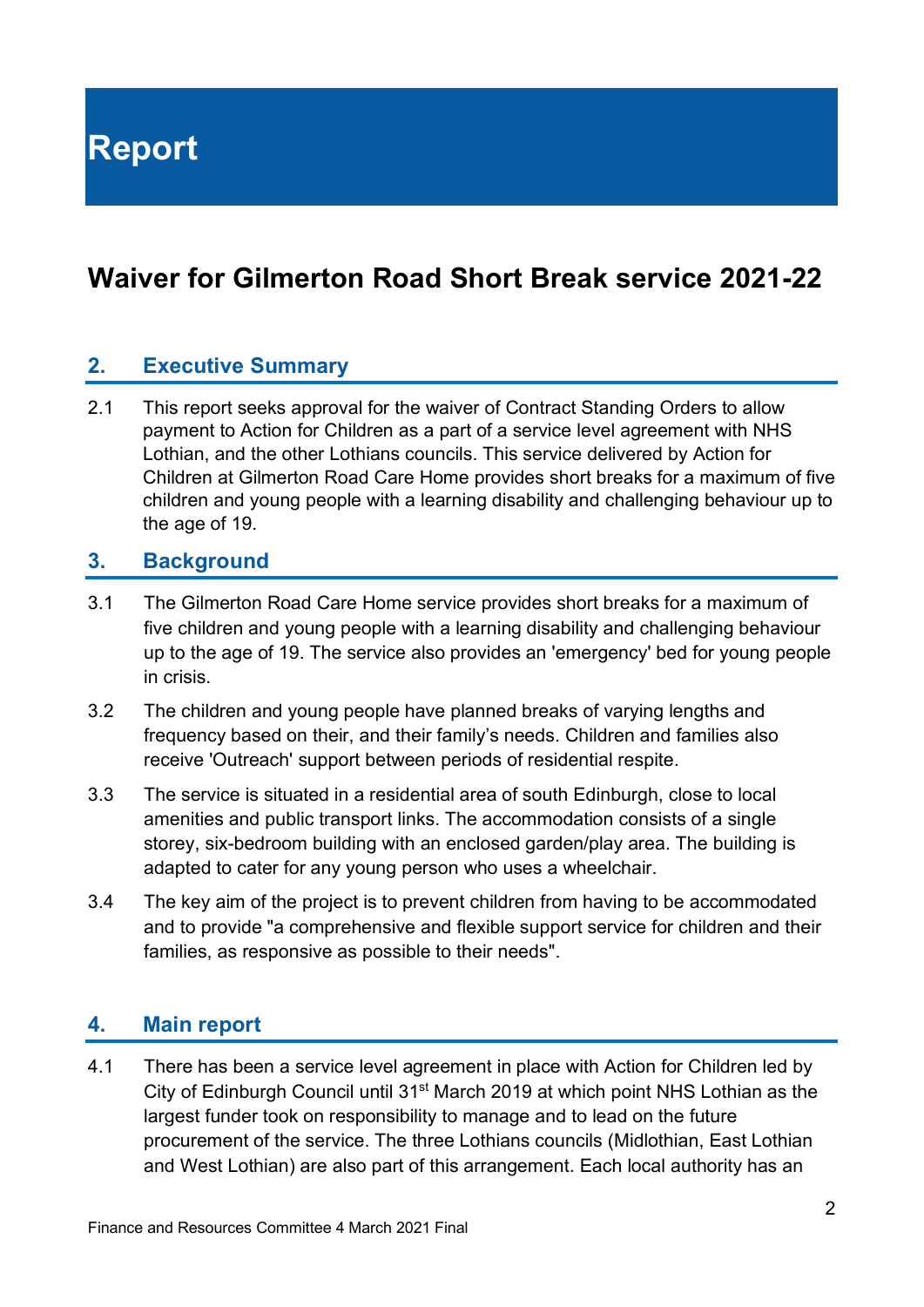identified number of nights at the residential unit it can then allocate to families and a number of outreach hours that can be allocated to families.

- 4.2 Under the current agreement, children resident in Edinburgh are assigned 726 nights respite each year. In addition, an outreach service is also available up to a maximum of 3,554 hours.
- 4.3 The statutory partners agreed that it was necessary to test the market to ascertain if there were other organisations interested in and capable of delivering a short break service for disabled children and young people. The Public Contracts (Scotland) Regulations 2015 require that this service be subject to a competitive procurement process. A waiver to cover 2019-20 was agreed by Directors to enable a procurement process to go forward. NHS Lothian had advised that the process would take longer than initially expected and therefore a further year of operation for 2020-21 by Action for Children under the service level agreement was required. This was the subject of a [report](https://democracy.edinburgh.gov.uk/documents/s11698/Item%207.14%20-%20Waiver%20for%20Gilmerton%20Road%20Short%20Break%20Service.pdf) agreed by Committee in December 2019.
- 4.4 In February 2020, a Prior Information Notice was posted by NHS Lothian to alert the market to a future contract opportunity. At this point NHS Lothian also informed the local authorities that it no longer wished to lead the procurement process. Following negotiations with all partners, it was agreed that City of Edinburgh Council would lead the procurement process whilst NHS Lothian committed a base budget for the service to cover 2021-22 and the five years of a new contract. These negotiations have meant that it was not possible to procure the service via a tender process to start in April 2021. A long lead in time is required to enable the residential premises to be registered with the Care Inspectorate.
- 4.5 Should this waiver not be agreed for 2021-22, Communities and Families would then need to seek other short break provision at considerably higher cost and there may be a risk to children as they may not be able to remain at home.

## **5. Next Steps**

5.1 Officers have been working with all partners to revise the service specification and prepare all the relevant paperwork. A Prior Information Notice with a Call to Competition was published in February 2021 and it is anticipated that a report seeking contract award will come before committee in August 2021 for a service start in April 2022.

## **6. Financial impact**

6.1 The cost of the service for City of Edinburgh Council for 2021-22 is estimated to be £304,679 and this will be contained within the Children's Services budget. NHS Lothian will contribute approximately £443,948 to the total running costs of the service (£955,385) which helps to offset the costs to the local authorities.